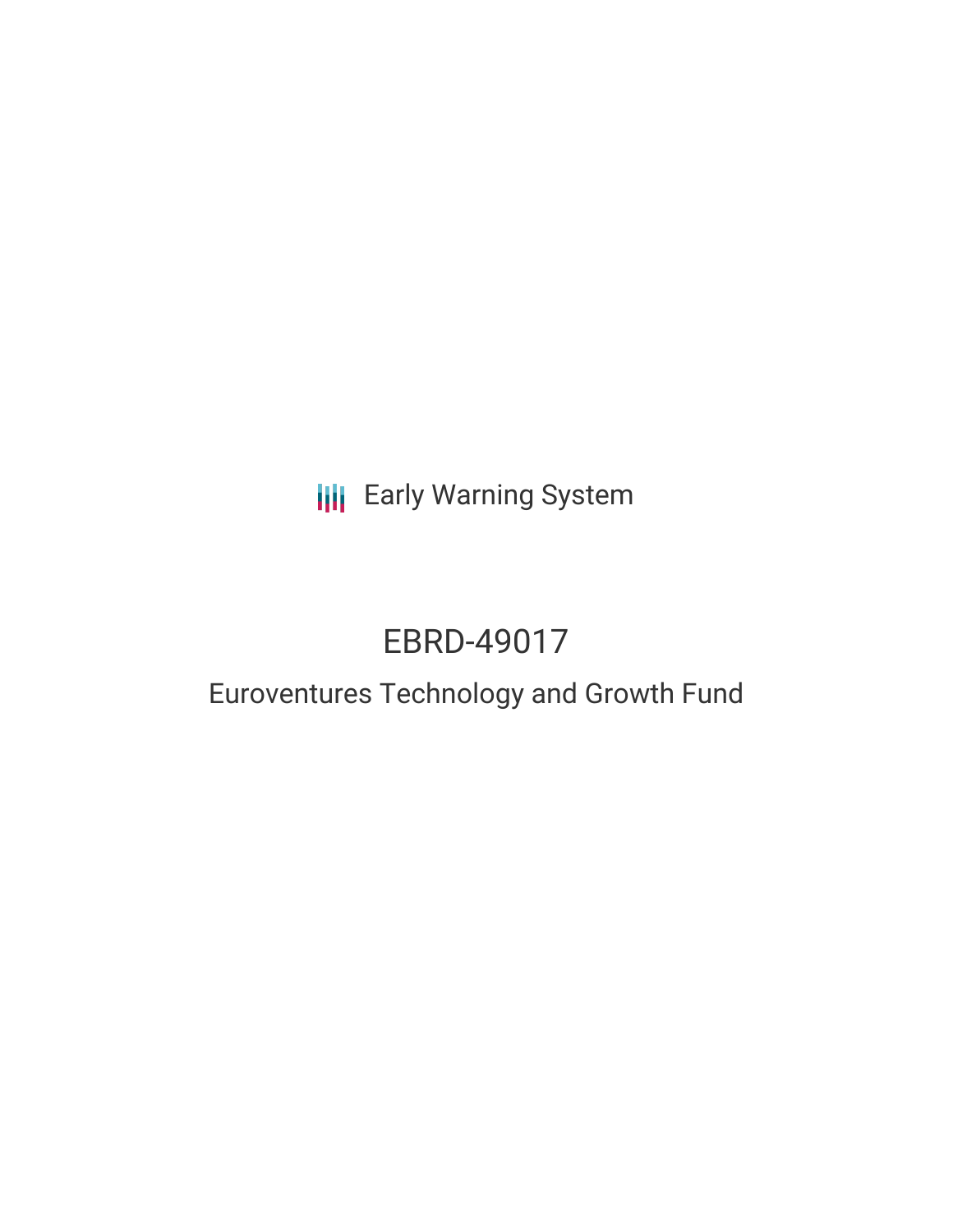

# **Quick Facts**

| <b>Countries</b>               | Hungary                                                 |
|--------------------------------|---------------------------------------------------------|
| <b>Financial Institutions</b>  | European Bank for Reconstruction and Development (EBRD) |
| <b>Status</b>                  | Approved                                                |
| <b>Bank Risk Rating</b>        | FI                                                      |
| <b>Voting Date</b>             | 2018-07-04                                              |
| <b>Borrower</b>                | Euroventures Technology and Growth Fund                 |
| <b>Sectors</b>                 | Communications, Finance                                 |
| <b>Investment Type(s)</b>      | Equity                                                  |
| <b>Investment Amount (USD)</b> | $$11.69$ million                                        |
| <b>Project Cost (USD)</b>      | $$58.45$ million                                        |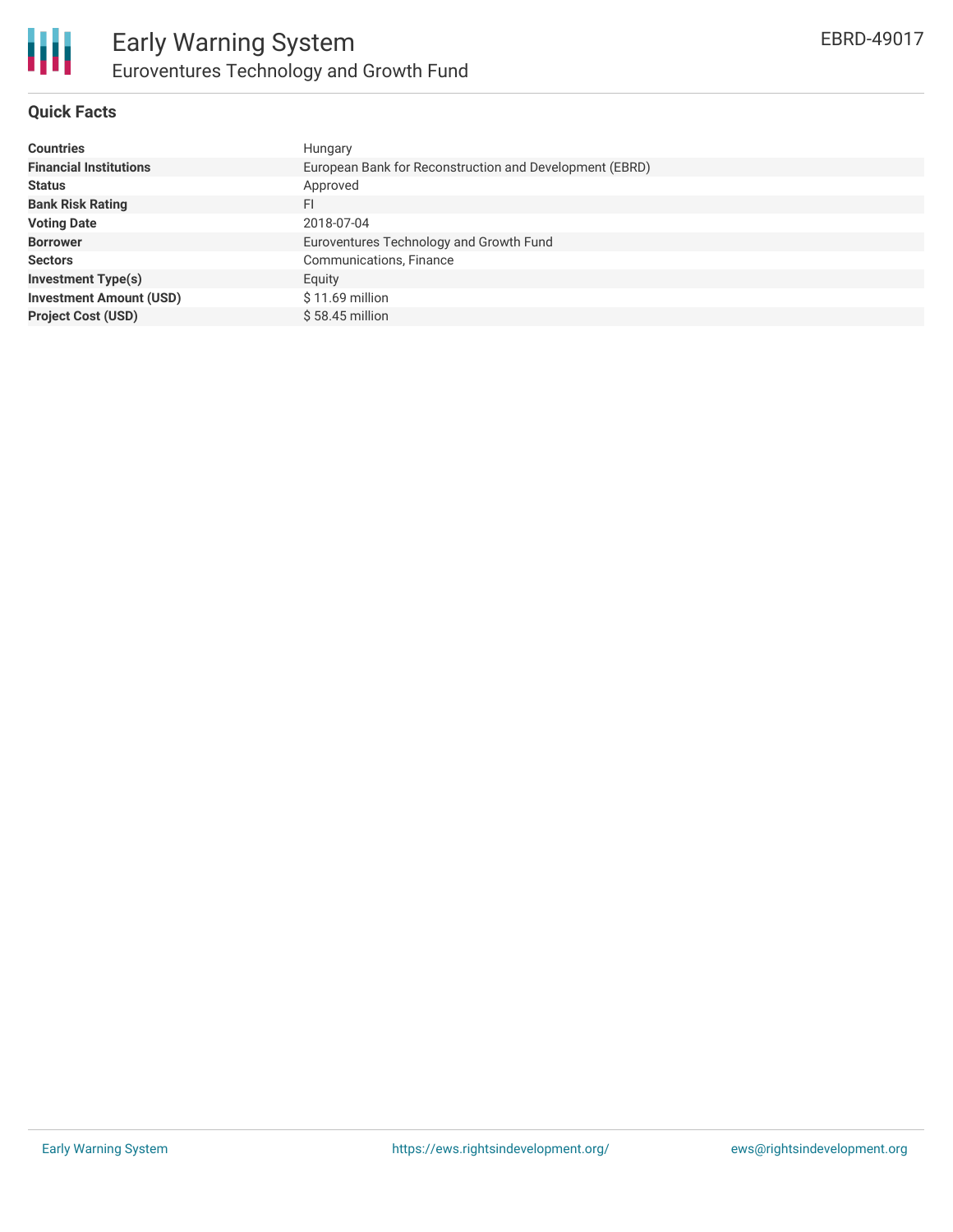

#### **Project Description**

This project provides financing to Euroventures V Technology and Growth Fund Cooperatief UA, a fund that will make equity investments in technology-based micro, medium and small enterprises (MSMEs) primarily in Hungary, and across central and eastern Europe.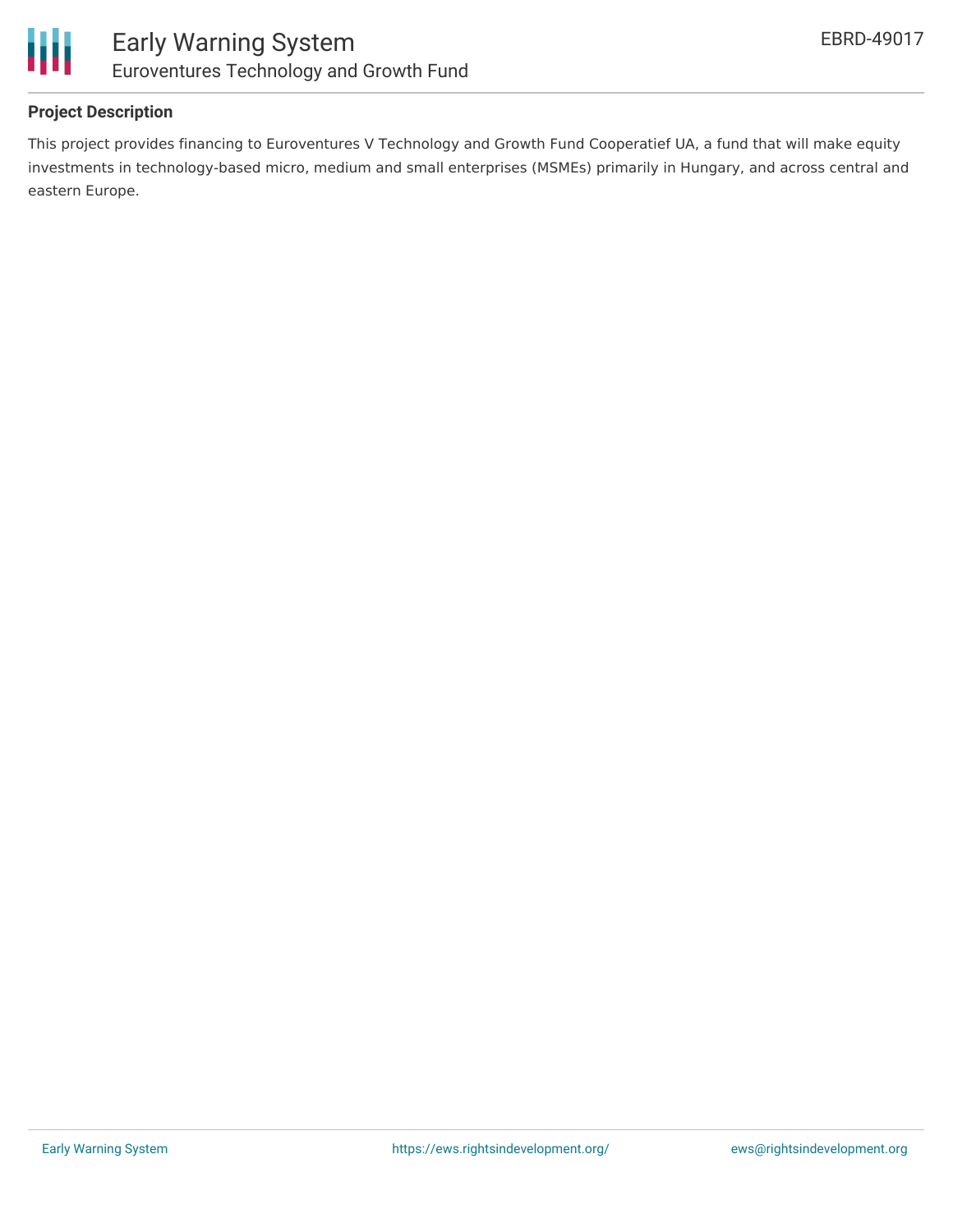#### **Investment Description**

Ш

European Bank for Reconstruction and Development (EBRD)

#### **Financial Intermediary**

Financial Intermediary: A commercial bank or financial institution that receives funds from a development bank. A financial intermediary then lends these funds to their clients (private actors) in the form of loans, bonds, guarantees and equity shares. Financial intermediaries include insurance, pension and equity funds. The direct financial relationship is between the development bank and the financial intermediary.

- [Euroventures](file:///actor/652/) Capital Ltd (Financial Intermediary)
- [Euroventures](file:///actor/653/) V Technology and Growth Fund Cooperatief UA (Financial Intermediary)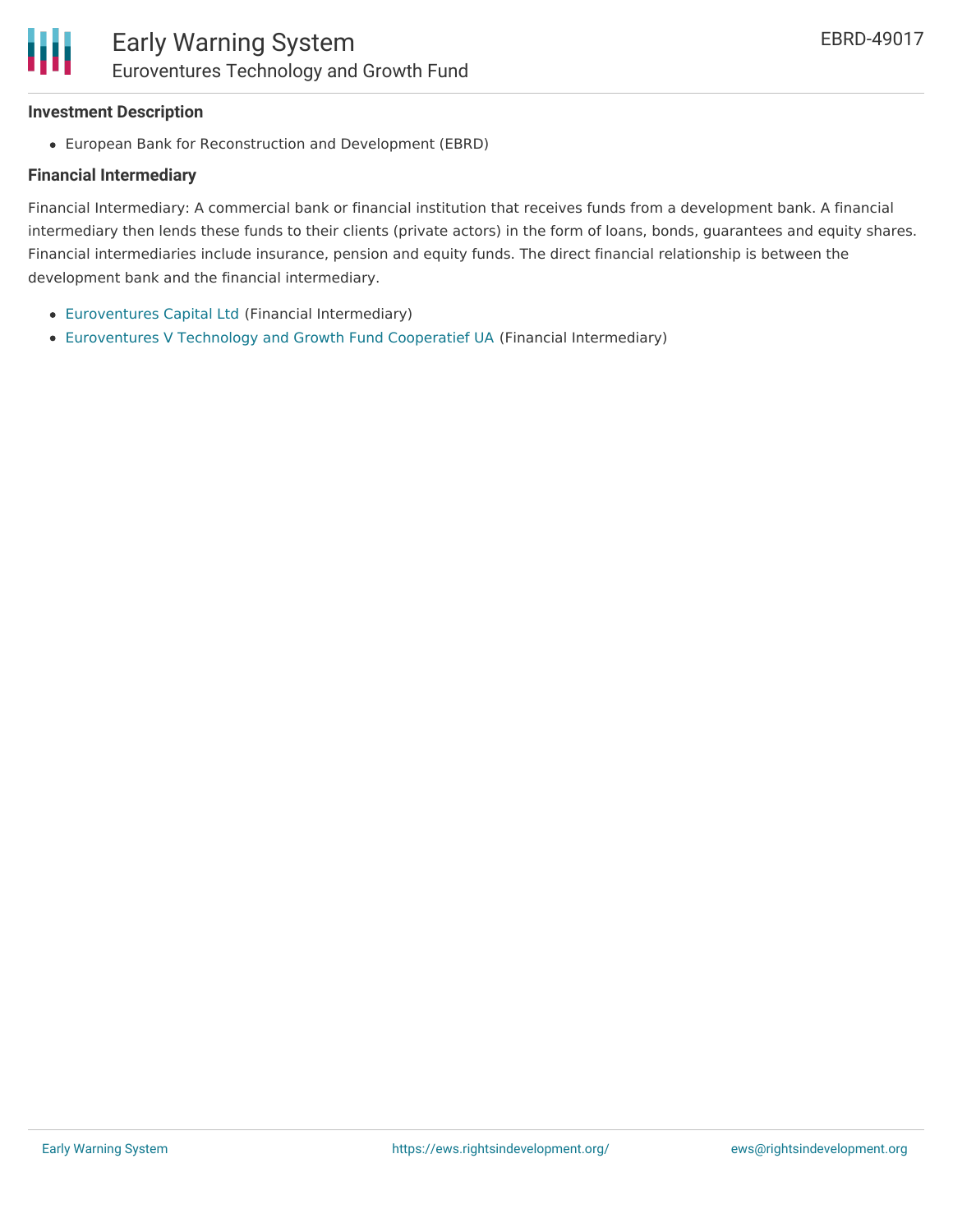



# **Private Actors Description**

The Fund will be managed by Euroventures, one of the longest-established private equity and venture capital firms in Hungary.